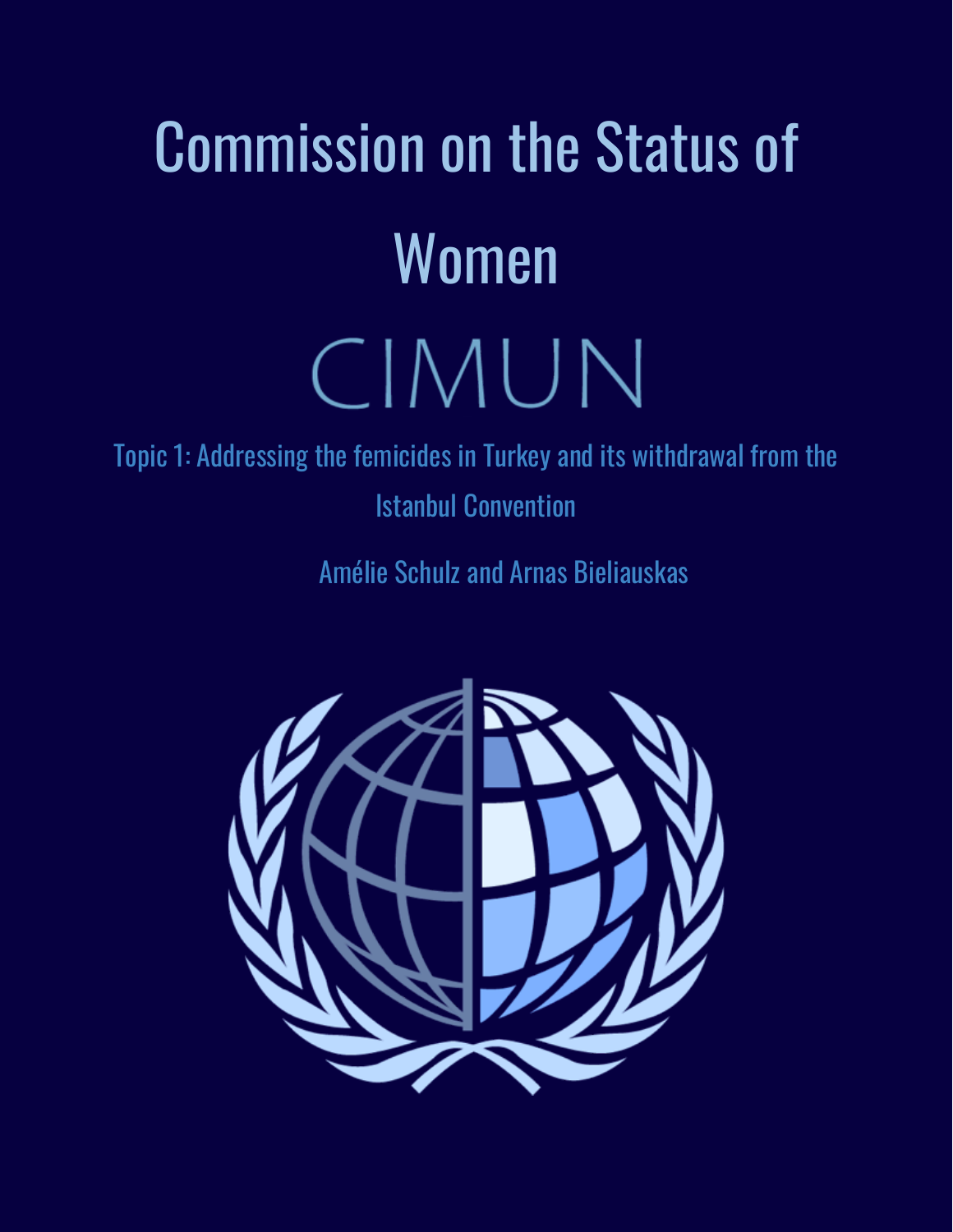**Trigger warning:** This report mentions and/or discusses rape, femicides, domestic violence and suicide. If any of these topics are triggering to you, the author of this report highly recommends not participating in this committee.

#### Introduction

In 2012, Turkey was the first country to sign and ratify the Istanbul Convention (also known as the Council of Europe Convention on Preventing and Combating Violence against Women and Domestic Violence). On the 20th of March 2021, it stated that it would be withdrawing from said convention, which it did on the 1st of July 2021. Femicides are a key aspect of the violence against women which the convention aims to end. Reports on the number of femicides that have occurred in Turkey differ as a result of falsified information and bias, with estimates ranging between 300 and 500 for 2020 alone. This research report will attempt to offer background research on the Istanbul convention and the reasons for Turkey's withdrawal from it, as well as the femicides in Turkey. Furthermore, the report includes information on involved countries and noteworthy UN resolutions and reports on the topics. Additional research material will be recommended to delegates reading this report.

# Key Terms

**Femicides**: "the gender-based murder of a woman or girl by a man" ([Merriam-Webster](https://www.merriam-webster.com/dictionary/femicide) [dictionary\)](https://www.merriam-webster.com/dictionary/femicide)

**Convention**: "a formal agreement between country leaders, politicians, and states on a matter that involves them all" ([Cambridge dictionary\)](https://dictionary.cambridge.org/dictionary/english/convention).

**Council of Europe**: Founded in 1949, this is Europe's largest and oldest intergovernmental organization, currently consisting of 47 states. It is not the same as the European Union.

**Ratification vs signing**: When the involved states have completed their negotiations when creating a treaty, the treaty is signed. The signing displays the state's interest in following the treaty but does not bind the state to it. This is followed by ratification; the treaty must be dealt with by the individual states according to their individual national procedures, and once this has been done the other states are notified and the treaty is officially binding ([Government of the](https://www.government.nl/topics/treaties/the-difference-between-signing-and-ratification) [Netherlands\)](https://www.government.nl/topics/treaties/the-difference-between-signing-and-ratification).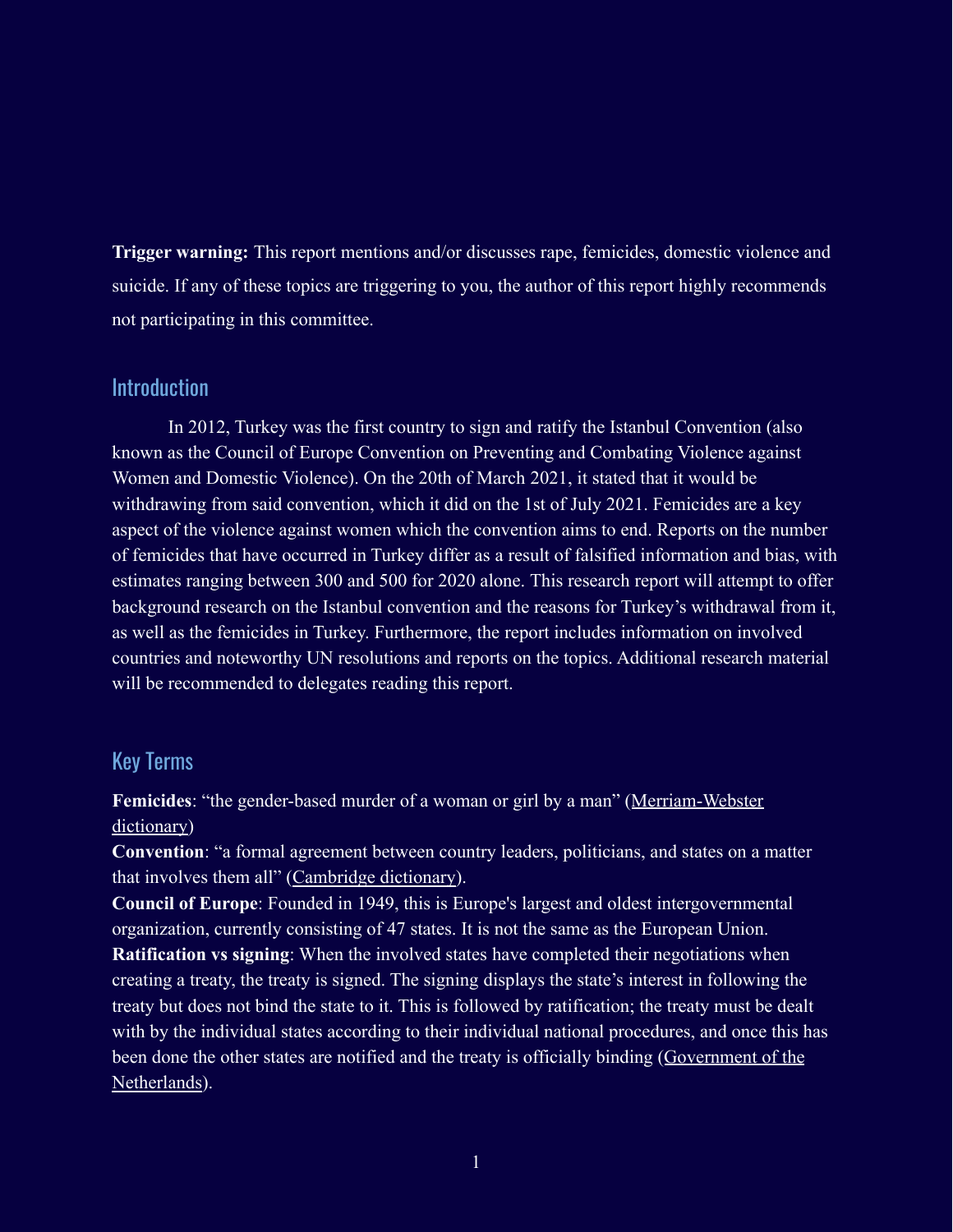**Honour-killings**: "the traditional practice in some countries of killing a family member who is believed to have brought shame on the family" ([Merriam-Webster](https://www.merriam-webster.com/dictionary/honor%20killing) dictionary).

### Background Information

#### **The femicides in Turkey**

Reports of and specific statistics on the number of victims of femicides in Turkey differ depending on the source. The possibility of bias and falsified information on both sides of the issue need to be taken into account when further researching this and making claims.

According to the Stockholm Center for Freedom, the Interior Minister of Turkey, Süleyman Soylu, has stated that the number of femicides has decreased by 21% in the first months of 2021 when compared to 2020. Activists and organizations accuse the minister of hiding information and releasing inaccurate numbers to the public. Eylem Atılgan, lawyer and activist, claims that three women in Turkey are murdered a day, along with "many others under suspicious circumstances" [\(Stockholm Center for Freedom\)](https://stockholmcf.org/activists-call-on-turkish-government-to-take-effective-measures-against-femicide/). An article on femicides in Turkey being labelled as suicides claims that in Turkey in 2020, 300 women were murdered, and mentions that the number of official cases of femicides "could be far higher as femicides are often filed as suicides" ([DW news\)](https://www.dw.com/en/how-many-femicides-in-turkey-are-covered-up-as-suicides/a-56752194).

#### **The Istanbul Convention**

The legally binding Istanbul convention was drafted on the 7th of April 2011 and signed on the 11th of May 2011 in Istanbul, Turkey. Amnesty International describes it as "the most far-reaching international treaty specifically designed to tackle violence against women and domestic violence", which "sets out minimum standards for governments in Europe on prevention, protection, and prosecution of violence against women and domestic violence" ([Amnesty International\)](https://www.amnesty.org/en/latest/news/2021/05/heres-why-the-istanbul-convention-saves-lives/).

Turkey's official statement on the withdrawal contains an explanation of Turkey's commitment to the protection of women's rights and a reminder that they were originally the first to sign the convention. As a reason, it mentions that the convention "was hijacked by a group of people attempting to normalize homosexuality – which is incompatible with Türkiye's social and family values". Despite this, the statement states that the withdrawal from the convention "by no means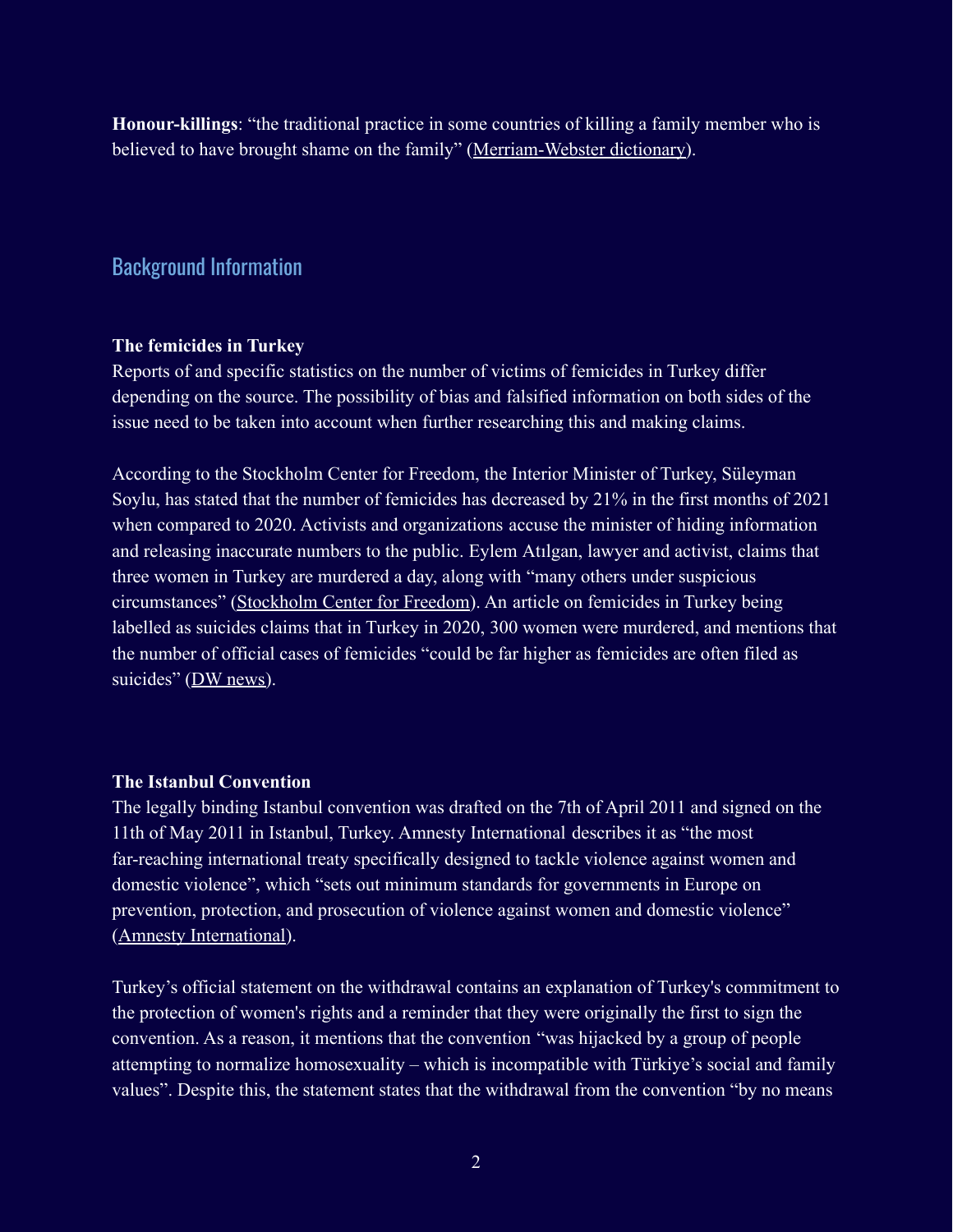denotes that the State of the Republic of Türkiye 'compromises the protection of women.' Türkiye will not give up on its fight against domestic violence by quitting the Convention." The statement ends with explaining the steps being taken to promote women's rights and combat violence against women in Turkey (Turkey Directorate [of Communications\)](https://www.iletisim.gov.tr/english/haberler/detay/statement-regarding-turkeys-withdrawal-from-the-istanbul-convention).

## Major Countries and Organizations Involved

Turkey was the first country to ratify the convention in 2012. The countries which have ratified the convention are Albania, Andorra, Austria, Belgium, Bosnia and Herzegovina, Croatia, Cyprus, Denmark, Estonia, Finland, France, Georgia, Germany, Greece, Iceland, Ireland, Italy, Liechtenstein, Luxembourg, Malta, Monaco, Montenegro, the Netherlands, North Macedonia, Norway, Poland, Portugal, Romania, San Marino, Serbia, Slovenia, Spain, Sweden, Switzerland ([Wikipedia](https://en.wikipedia.org/wiki/Istanbul_Convention)).

In Turkey's official statement on its withdrawal from the convention, it mentions the countries which have not ratified the convention yet, with particular emphasis on Poland. According to the statement, "Poland has taken steps to withdraw from the Convention, citing an attempt by the LGBT community to impose their ideas about gender on the entire society" [\(Turkey Directorate](https://www.iletisim.gov.tr/english/haberler/detay/statement-regarding-turkeys-withdrawal-from-the-istanbul-convention) [of Communications\)](https://www.iletisim.gov.tr/english/haberler/detay/statement-regarding-turkeys-withdrawal-from-the-istanbul-convention).

The treaty is the result of "the Council of Europe's continuous efforts since the 1990's to prevent violence against women and domestic violence," (Council [of Europe](https://www.coe.int/en/web/istanbul-convention/key-facts)). The convention was arranged by the 47 member states of the council (Council [of Europe](https://www.coe.int/en/web/tbilisi/the-coe/objectives-and-missions)). 34 of the member states have officially ratified the convention, and another 12 and the EU have signed it. In March 2021, Turkey announced its withdrawal from the convention and officially withdrew on the first of July 2021.

## Relevant UN Resolutions and Reports

Taking action against gender-related killing of women and girls Adopted by the Economic and Social Council on 21 July 2015 [https://www.un.org/ga/search/view\\_doc.asp?symbol=E/RES/2015/21](https://www.un.org/ga/search/view_doc.asp?symbol=E/RES/2015/21)

Multi-year programme of work of the Commission on the Status of Women Adopted by the Economic and Social Council on 17 July 2020 [https://www.un.org/ga/search/view\\_doc.asp?symbol=E/RES/2020/15](https://www.un.org/ga/search/view_doc.asp?symbol=E/RES/2020/15)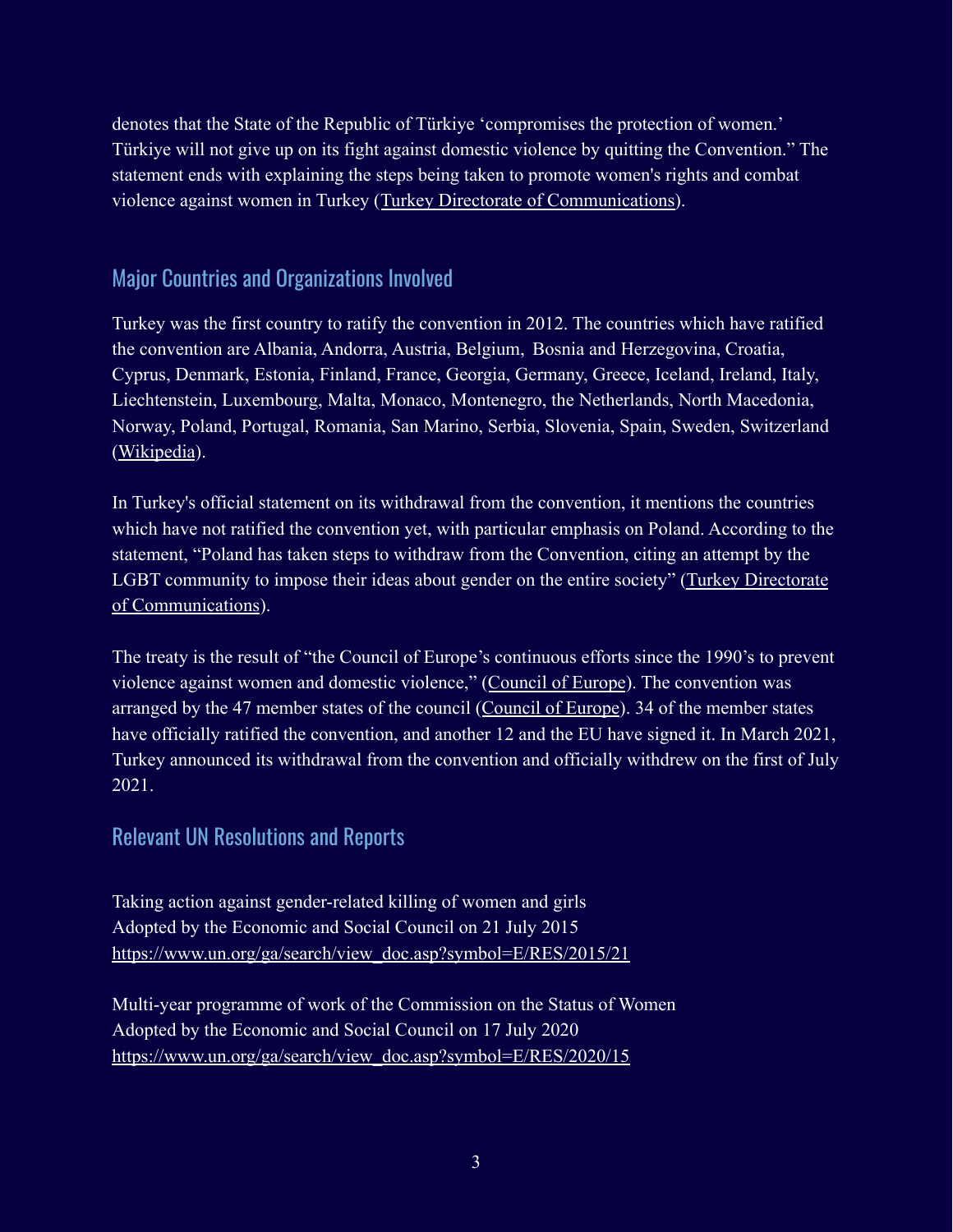To search for more or specific ECOSOC documents on specific topics, use the following website: [United Nations ECOSOC documents](https://www.un.org/ecosoc/en/documents/search-documents)

### Previous Attempts at Resolving This Issue

Activists and organizations are working hard to spread awareness about the issue of femicides in Turkey and gain international attention. One of many examples is the platform 'We Will Stop Femicides' "provides legal assistance to women who want to be safe from violence and join their fight for their lives" (We Will Stop [Femicides - english](http://www.kadincinayetlerinidurduracagiz.net/for-english#:~:text=The%20platform%20strives%20for%20stopping,the%20violation%20right%20to%20life.&text=We%20Will%20Stop%20Femicide%20Platform%20has%20the%20status%20of%20legal%20person.)) by joining court cases and offering support.

Turkey itself addressed the issue of violence against women by continuously implementing 'The National Action Plan on Combating Violence against Women' ([Action Plan official document\)](https://rm.coe.int/annex-4-national-action-plan-vaw/16807bf41f), in the years 2007-2010, 2012-2015 and 2016-2020. The objective of this action plan is "To Take and Implement the Necessary Measures for Prevention of Any Form of Violence and Domestic Violence against Women and for Effective Protection of Victims of Violence in our Country, in Cooperation with All Stakeholders." However, the action plan does not mention the keyword femicides.

Regarding the withdrawal from the Istanbul convention, UN Women issued an official statement regarding the withdrawal, in which they expressed their concern and recommended that Turkey reconsider this decision [\(UN Women\)](https://www.unwomen.org/en/news/stories/2021/3/statement-un-women-turkey-withdrawal-from-the-istanbul-convention). It should be noted that the withdrawal took place on the first of July 2021, therefore not much has occurred to combat this.

In Turkey's official statement regarding its withdrawal, it discusses the steps that will be taken to combat the issue of violence against women, despite the withdrawal from the Istanbul convention [\(Turkey Directorate of Communications\)](https://www.iletisim.gov.tr/english/haberler/detay/statement-regarding-turkeys-withdrawal-from-the-istanbul-convention).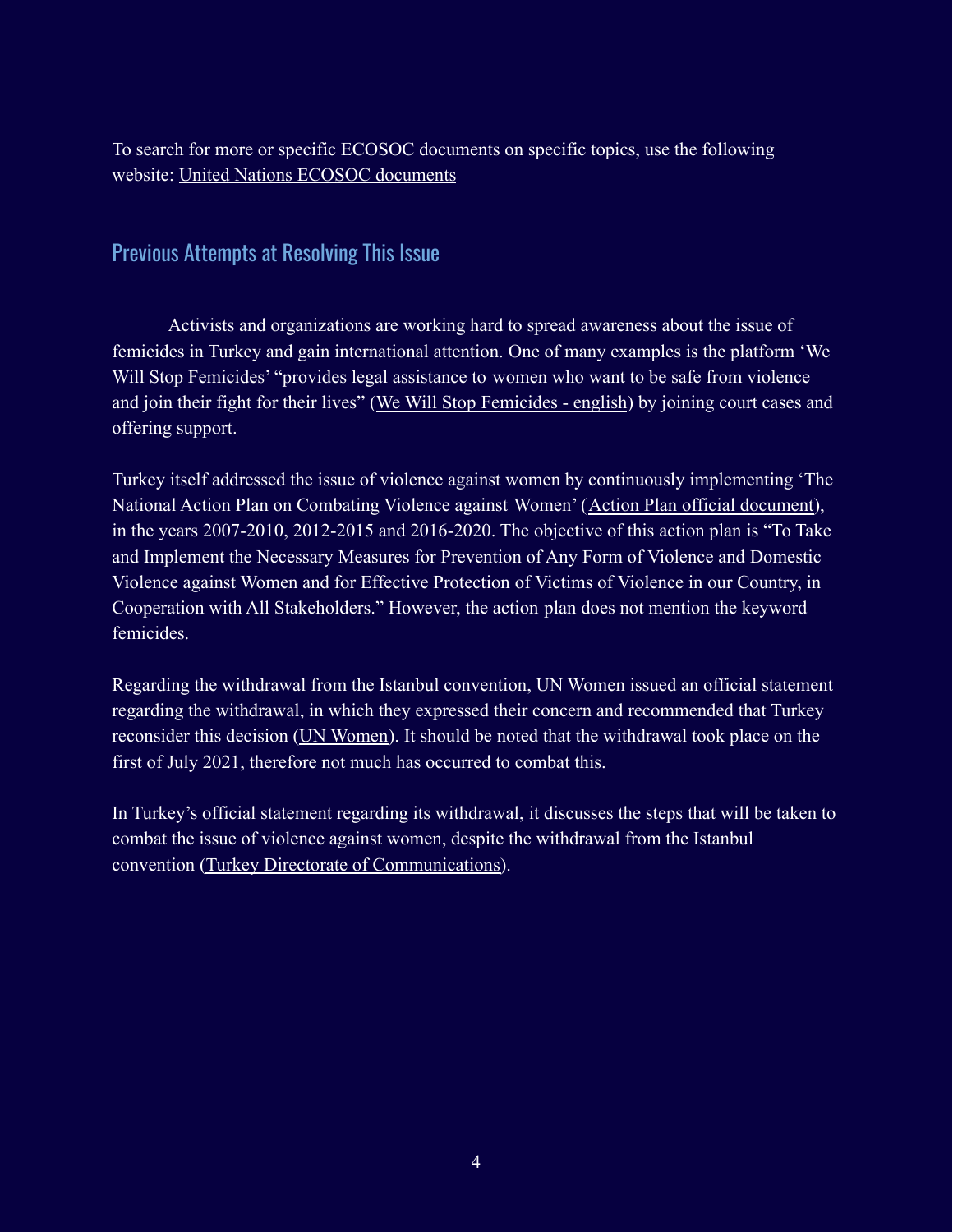## Possible Solutions

While a commonly suggested solution to Turkey's withdrawal from the Istanbul convention is for them to just rejoin, it should be kept in mind that the UN can not simply force a country to ratify a convention.

Spreading awareness and increasing international attention can help in the fight against femicides, however, platforms such as "We Will Stop Femicide" recommend measures such as the implementation of new constitutions and the founding of a new ministry. Furthermore, offering more financial, emotional and legal aid to victims of violence against women and/or those at risk of becoming a victim of a femicide can play a part in solving the issue. Other suggestions include increasing the severity of punishments for crimes. Links to more information on solutions are included under 'For More Information'.

#### For more information

#### **Istanbul convention**

Istanbul Convention official document: [link](https://rm.coe.int/168046031c) Summary of the Istanbul Convention: [link](https://www.coe.int/en/web/istanbul-convention/the-convention-in-brief#%7B%2211642062%22:[0]%7D) Leaflet with facts about the Istanbul Convention: [link](https://ec.europa.eu/justice/saynostopvaw/downloads/materials/pdf/istanbul-convention-leaflet-online.pdf) Further facts and info about the Istanbul Convention: [link](https://www.coe.int/en/web/istanbul-convention/key-facts) Turkey's statement on leaving the Istanbul Convention: [link](https://www.iletisim.gov.tr/english/haberler/detay/statement-regarding-turkeys-withdrawal-from-the-istanbul-convention) The Istanbul Convention Easy To Read document: [link](https://www.edf-feph.org/content/uploads/2020/12/istanbul_convention_easy-to-read_english.pdf)

#### **Femicides**

Femicides explained by the World Health Organization: [link](http://apps.who.int/iris/bitstream/handle/10665/77421/WHO_RHR_12.38_eng.pdf?sequence=1) Honour killings in specific countries: [link](https://en.wikipedia.org/wiki/Honor_killing#Turkey) The prevention of violence against women: [link](https://www.unwomen.org/en/what-we-do/ending-violence-against-women/prevention)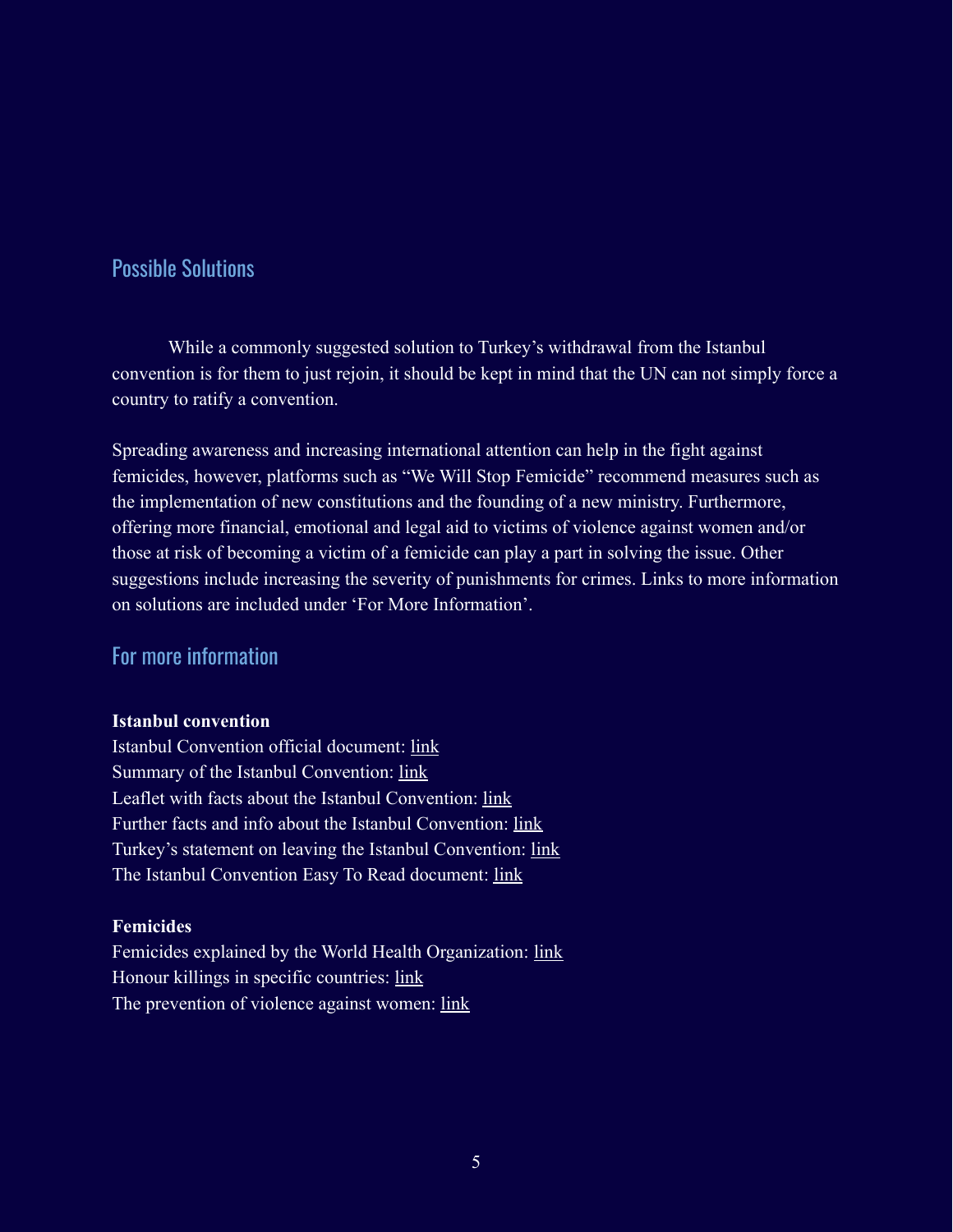## Bibliography

"Activists Call on Turkish Government to Take Effective Measures Against Femicide."

Stockholm Center for Freedom, 26 Jan. 2021, stockholmcf.org/activists-call-on-turkish-government-to-take-effective-measures-against-femicid e/.

"Convention." Cambridge Dictionary | English Dictionary, Translations & Thesaurus, dictionary.cambridge.org/dictionary/english/convention.

"Definition of FEMICIDE." Dictionary by Merriam-Webster: America's Most-trusted Online

Dictionary, www.merriam-webster.com/dictionary/femicide.

"Definition of HONOR KILLING." Dictionary by Merriam-Webster: America's Most-trusted Online Dictionary, www.merriam-webster.com/dictionary/honor%20killing.

"The Difference Between Signing and Ratification." Information from the Government of The Netherlands | Government.nl, 5 Sept. 2013, www.government.nl/topics/treaties/the-difference-between-signing-and-ratification.

"FOR ENGLISH." KADIN CİNAYETLERİNİ DURDURACAĞIZ PLATFORMU, www.kadincinayetlerinidurduracagiz.net/for-english.

"GREVIO." Istanbul ConventionAction Against Violence Against Women and Domestic Violence, www.coe.int/en/web/istanbul-convention/grevio.

"Here's Why the Istanbul Convention Saves Lives." Amnesty International, 7 May 2021, www.amnesty.org/en/latest/news/2021/05/heres-why-the-istanbul-convention-saves-lives/.

"Istanbul Convention." Wikipedia, the Free Encyclopedia, Wikimedia Foundation, Inc, 12 May 2011, en.wikipedia.org/wiki/Istanbul\_Convention. Accessed 11 July 2021.

Karakas, Burcu. "How Many Femicides in Turkey Are Covered Up As Suicides?" DW.COM, 3 Mar. 2021,

www.dw.com/en/how-many-femicides-in-turkey-are-covered-up-as-suicides/a-56752194.